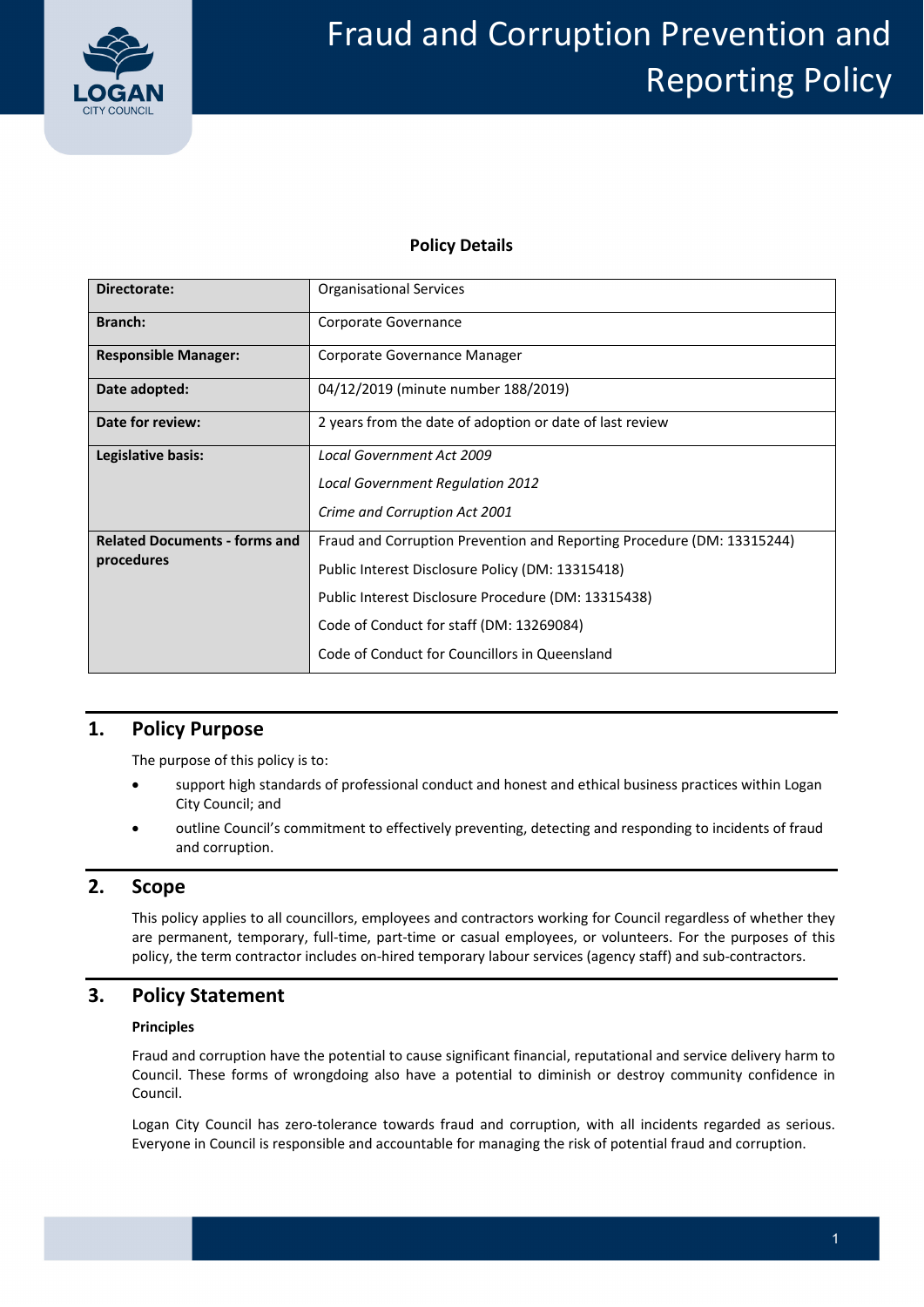Council is committed to effectively preventing, detecting and responding to incidents of fraud and corruption, including through:

#### **Prevention**

- Actively fostering a robust fraud and corruption prevention and reporting framework to maintain a strong ethical culture;
- Implementing effective Council wide anti-fraud and anti-corruption policies;
- A commitment by senior management to reducing the risk of fraud and corruption;
- Managers and Program Leaders taking responsibility for preventing, detecting and responding to instances of fraud and corruption in their areas;
- Supporting persons who make a Public Interest Disclosure (PID);
- Mandatory training for all employees about Council's Code of Conduct for Staff and about Fraud Awareness;
- Implementing other education and awareness initiatives aimed at maintaining continued high standards of professional and ethical conduct;
- Publicly communicating that Council is committed to high standards of professional conduct and honest and ethical business practices; and
- Making resources available to the public about reporting suspected fraud or corruption within Council.

#### **Detection**

- Undertaking formal annual reviews to assess fraud and corruption risks contained in operational risk registers;
- Implementing appropriate internal controls which address Council's operating environment and specific risks;
- Encouraging the internal reporting of suspected wrongdoing;
- Strategically using information systems to detect suspected fraud;
- **•** Effectively assessing and dealing with suspected wrongdoing.

#### **Response**

- External reporting to regulatory entities, such as the Crime and Corruption Commission, the Queensland Police Service and the Queensland Audit Office pursuant to legislative requirements;
- Taking appropriate management action in respect to proven fraud and corruption including:
	- $\circ$  applying a disciplinary process which may result in termination of employment
	- o referral of fraud matters to the Queensland Police Service
	- o de‐registering suppliers so they are unable to perform work for Council
	- o pursuing the recovery of losses
	- o implementing action to prevent reoccurrence
- Identifying and modifying any weaknesses in Council's control systems to prevent the same instance of fraud occurring again

#### **Fraud and Corruption Prevention and Reporting Procedure**

 Council adheres to the Crime and Corruption Commission's Fraud and Corruption Control Guidelines for Best Practice, and has incorporated the Crime and Corruption Commission's 10‐element model into its fraud and corruption prevention and reporting framework. The elements are addressed in detail in the fraud and corruption control plan within Council's Fraud and Corruption Prevention and Reporting Procedure.